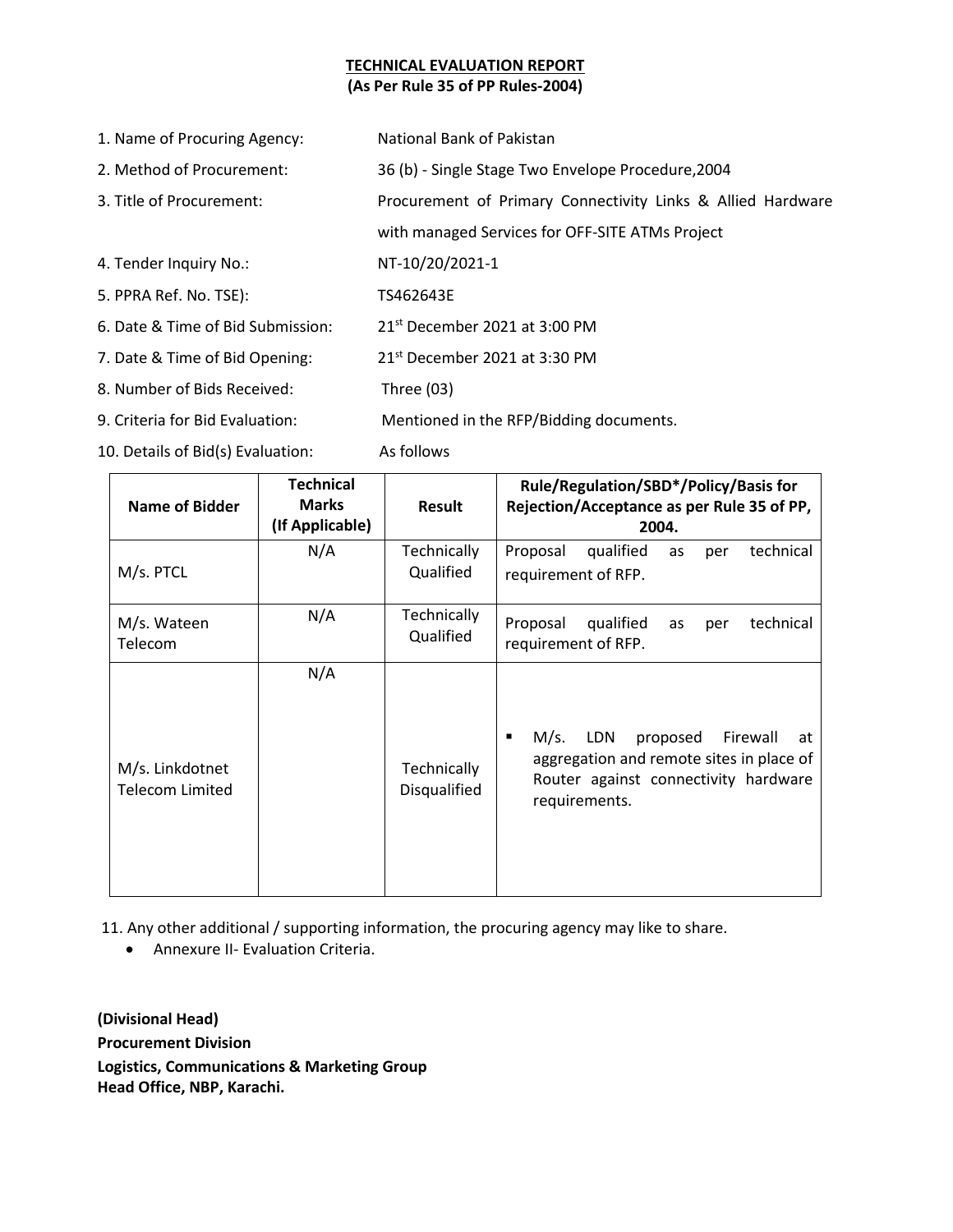## **Evaluation Criteria**

## **Primary Connectivity Links & Allied Hardware With Managed Services For Off-Site ATMs Project**

The bids/proposals with all complete documents will be evaluated as under:

- 1. **All bidders are required to submit filled, correct and complete Annexure III – Technical Requirement Document and Annexure III (B) along with their bids.** If the bidder fails to do so, its bid will be considered as rejected. All bidders are also requested to affix their company's stamp/signature on each page of the submitted Annexure III – Technical Requirement Document.
- 2. All Bidders are required to propose Procurement of Media with Managed Services for offsite ATMs to NBP as any alternate or additional Solution will not be considered for evaluation and such bid will be deemed as rejected.
- 3. If any bidder includes proposed solution financial details (i.e. price, cost bid security amount etc.) in its TECHNICAL PROPOSAL or response to any NBP clarification query during evaluation of technical proposal, its bid will be considered as rejected.
- 4. For evaluation of solution functional requirements mentioned in Annexure-III Technical Requirement Document, NBP will request bidders to demonstrate their proposed software to NBP during evaluation stage, at no extra cost to NBP, if required. If any bidder failed to demonstrate its respective solution, its bid will be considered as technically disqualified / rejected / non-responsive. The place, date & time of demonstration sessions will be communicated to bidders separately by NBP.
- 5. For evaluation purpose, marks allocation on bidders' proposals shall be strictly based on as per scoring criteria against the requirements mentioned in Annexure III – Technical Requirement Document. **Relevant evidence/reference must be provided in the technical proposal with complete reference/ page no, and if the evidences are not provided the proposal may be rejected.**
	- a. All Requirement mentioned in Annexure III Technical Requirement Document with "Priority (High/Low)" is evaluated as follows:

All requirements with "High" Priority must be answered as 'Y' or 'N'. If bidder response 'N' against any of such "High" Priority requirement, its bid will be considered as technically disqualified and will be rejected.

For with "Low" Priority can be answered as 'Y', 'Yes', 'N', 'No'. If bidder responds 'N' or 'No' against any of the "Low" Priority requirement, its bid will not be considered as rejected.

"**Low**" priority requirements that shall be responded "Y" by bidder shall be treated as complimentary, without any addition in the above mentioned quoted price.

For all requirements against which Bidder is not providing any response (i.e. an empty availability cell or an availability cell with a response other than "Y'/'Yes' or 'N'/'No'), NBP will first check that against such requirements proper reference documents have been provided or not in the submitted bid. If reference document is found then NBP ask clarification from the bidder about its response, however if reference document will also not